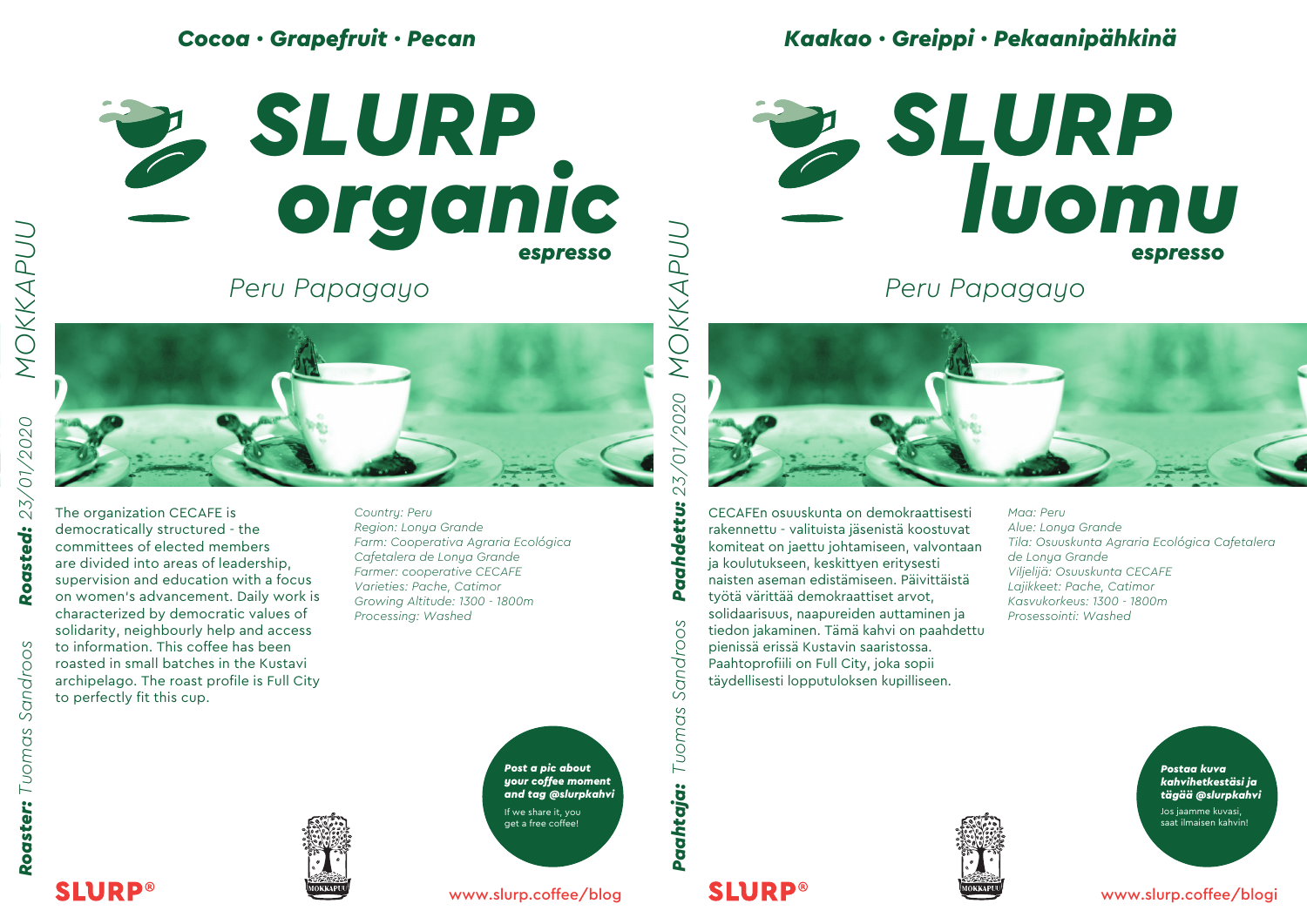# *Kaakao · Greippi · Pekaanipähkinä*



*Peru Papagayo*



CECAFEn osuuskunta on demokraattisesti rakennettu - valituista jäsenistä koostuvat komiteat on jaettu johtamiseen, valvontaan ja koulutukseen, keskittyen eritysesti naisten aseman edistämiseen. Päivittäistä työtä värittää demokraattiset arvot, solidaarisuus, naapureiden auttaminen ja tiedon jakaminen. Tämä kahvi on paahdettu pienissä erissä Kustavin saaristossa. Paahtoprofiili on Full City, joka sopii täydellisesti lopputuloksen kupilliseen.

*Maa: Peru Alue: Lonya Grande Tila: Osuuskunta Agraria Ecológica Cafetalera de Lonya Grande Viljelijä: Osuuskunta CECAFE Lajikkeet: Pache, Catimor Kasvukorkeus: 1300 - 1800m Prosessointi: Washed*



*Postaa kuva kahvihetkestäsi ja tägää @slurpkahvi*

Jos jaamme kuvasi, saat ilmaisen kahvin!

#### www.slurp.coffee/blogi